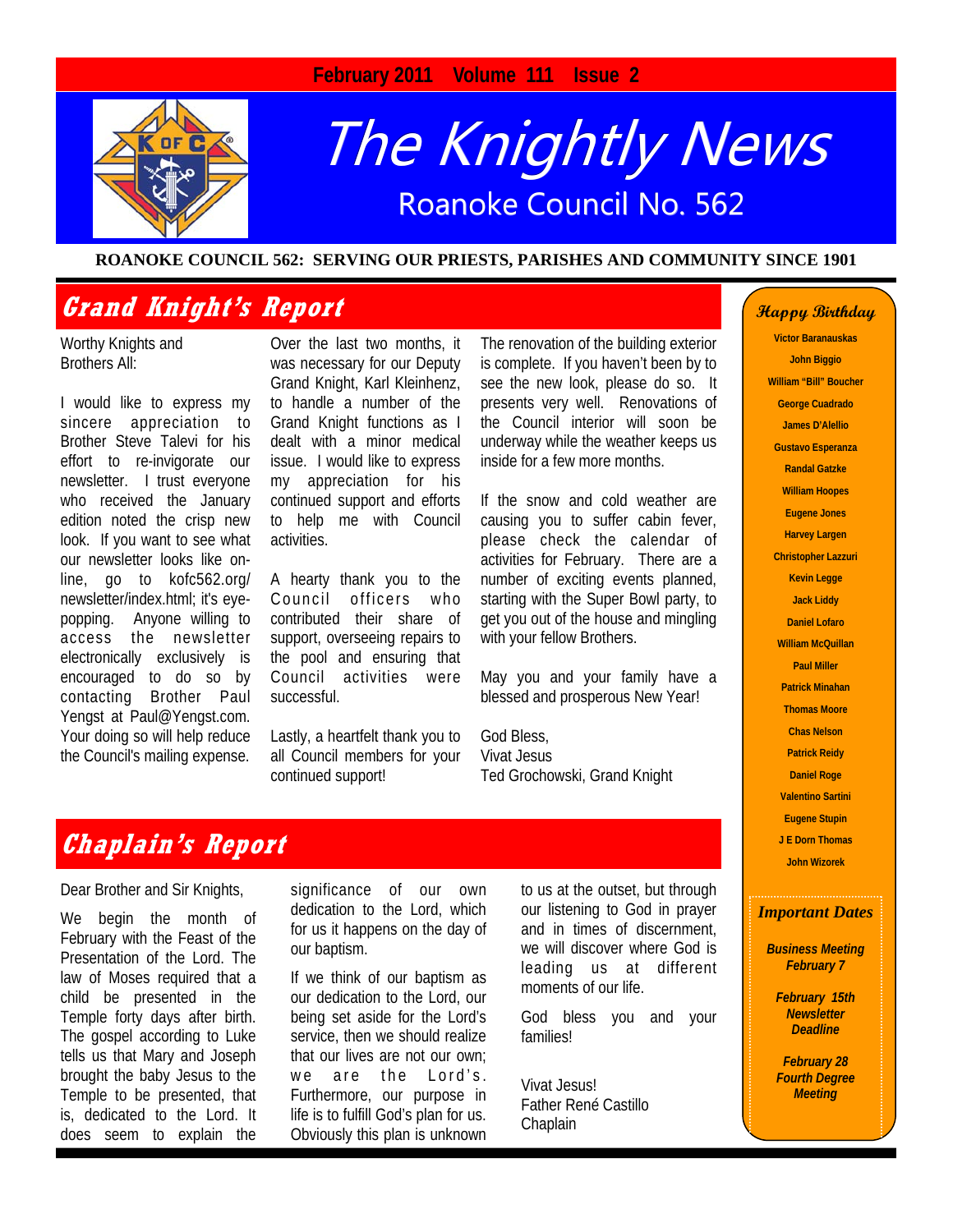#### **Council Officers**

| Grand Knight                        | Ted Grochowski            | 774-1769 |  |  |  |
|-------------------------------------|---------------------------|----------|--|--|--|
| Dep. Grand Knight                   | Karl Kleinhenz            | 982-8140 |  |  |  |
| Chaplain                            | Fr. Rene Castillo         | 343-7744 |  |  |  |
| Chancellor                          | Matt Duffy                | 989-6067 |  |  |  |
| Recorder                            | Stephen Ratliff           | 774-4796 |  |  |  |
|                                     |                           |          |  |  |  |
| Financial Sec.                      | Mike Lazzuri              | 774-8482 |  |  |  |
| Treasurer                           | Val Bernys                | 989-9282 |  |  |  |
| Lecturer                            | <b>Alex Nelson</b>        | 774-5079 |  |  |  |
| Advocate                            | <b>Brian Ripple</b>       | 776-8285 |  |  |  |
| Warden                              | Kirk Wright               | 793-4007 |  |  |  |
| Inside Guard                        | <b>Ben Clark</b>          | 293-1023 |  |  |  |
| Outside Guard                       | <b>Chris Williams</b>     | 206-2924 |  |  |  |
| Trustee, 3rd Year                   | Mike Whelan               | 265-9722 |  |  |  |
| Trustee, 2nd Year                   | Dave Chopski              | 344-0901 |  |  |  |
| Trustee, 1st Year                   | Tom Engl                  | 989-3708 |  |  |  |
|                                     | <b>Committee Chairmen</b> |          |  |  |  |
| Program Director                    | Karl Kleinhenz            | 982-8140 |  |  |  |
| <b>Council Activities</b>           | <b>Ben Clark</b>          | 293-1023 |  |  |  |
| <b>Community Activities</b>         | Jan Hodnett               | 772-4215 |  |  |  |
| <b>Family Activities</b>            | Kirk Wright               | 793-4007 |  |  |  |
| <b>Youth Activities</b>             |                           |          |  |  |  |
| <b>Church Activities</b>            | Matt Duffy                | 989-6067 |  |  |  |
| KOVAR                               | Don Feick                 | 774-0187 |  |  |  |
| Newsletter                          | Steve Talevi              | 989-1302 |  |  |  |
| Kitchen                             | Tom Engl                  | 989-3708 |  |  |  |
| <b>Basketball Tournament</b>        | Paul Yengst               | 556-8883 |  |  |  |
| KCIC                                | Karl Kleinhenz            | 982-8140 |  |  |  |
|                                     | Joe Devlin                | 206-2622 |  |  |  |
| Pool                                | Jim Donckers              | 345-3902 |  |  |  |
|                                     | Joe Devlin                | 206-2622 |  |  |  |
|                                     | Charlie Aesy              | 977-3364 |  |  |  |
|                                     | George Cuadrado           | 989-1758 |  |  |  |
| Membership                          | Steve Talevi              | 989-1302 |  |  |  |
| Charity                             | Matt Duffy                | 989-6067 |  |  |  |
| Grounds                             |                           |          |  |  |  |
| Home Improvements                   | Paul Yengst               | 556-8883 |  |  |  |
| House                               | Kirk Wright               | 793-4007 |  |  |  |
| Club Room                           | Jim LaFemia               | 400-6080 |  |  |  |
| Ceremonials                         | Don Feick                 | 774-0187 |  |  |  |
| Pro Life                            | George Palmerio           | 343-6451 |  |  |  |
| Canfield Scholarship                | Jim Sullivan              | 774-7034 |  |  |  |
|                                     | <b>Grand Knight</b>       | 774-1769 |  |  |  |
|                                     | <b>Bob Canfield</b>       | 774-7554 |  |  |  |
|                                     | Val Bernys                | 989-9282 |  |  |  |
|                                     | Mike Gibson               | 989-4980 |  |  |  |
| RC School Board Rep.                | Dan Zipfel                | 334-1326 |  |  |  |
| OLN Parish Rep.                     | Don Feick                 | 774-0187 |  |  |  |
| St. Elias Parish Rep.               | Jim Donckers              | 345-3902 |  |  |  |
| St. Andrews Parish Rep. Bobby Ellis |                           | 366-5102 |  |  |  |
| <b>Council Home Rentals</b>         | <b>Bobby Ellis</b>        | 366-5102 |  |  |  |
| Insurance Rep.                      | Ken Bagnasco              | 986-0391 |  |  |  |

#### **IN CASE OF ILLNESS, NEED OR DEATH, PLEASE NOTIFY ONE OF THE FOLLOWING:**

| <b>Grand Knight</b> | 776-8681 |
|---------------------|----------|
| Chaplain            | 343-7744 |
| Financial Sec.      | 774-8482 |

#### **562 COUNCIL HOME**

3316 Harris Avenue, Roanoke, VA 24015 Phone: 540-774-8296 www.kofc562.org

> Business Meeting 1st Monday of Month—7:30pm

> Social Meeting 3rd Monday of Month—6:30pm

## **Council Activities**

Don't miss the Super Bowl Party on Sunday, February 6, at 5:30 p.m., 30 minutes before kickoff. We will have hotdogs and finger foods, plus bring your homemade chili for the Tailgate Chili Cook-off!! Bring the whole family and cheer for your favorite team in the Big Game on the Big Screen! \$5 per person; 12 & under free.

Save the date of March 18 for a Lenten fish fry. This was very popular when we held it last year, and we plan to repeat it this year.

Coming up, too, is the St Patrick's Day Parade on March 12. Come be a part of this 20 year old Roanoke tradition and one of the Mid-Atlantic Region's largest St. Patrick's Day celebrations. Thousands of spectators look forward to this annual event. The 2011 parade will continue to honor our local police, fire, veterans, and EMS, in other words, "those who protect and serve." We are also working out the details of a St. Paddy Day party; more on that next month.

- - - Karl Kleinhenz, Program Director

## **Church Activities**

The Virginia Catholic Conference ("VCC") represents the public-policy interests of the Commonwealth's two Catholic bishops and the dioceses of Richmond and Arlington. In that capacity, the VCC has established an e-mail network. The Virginia Catholic Conference E-mail Advocacy Network is for parishioners, Catholic-school parents, and others interested in legislative advocacy based on Catholic social teaching for issues pending before Congress and the Virginia General Assembly. The Conference staff has repeatedly found that constituent contacts to legislators' offices play a decisive role in outcomes, especially in close votes. The purpose of the network is to make us informed Catholics. All Knights are encouraged to signup for this e-mail network. Be informed. No obligation and nothing to buy, and the best part is that it's FREE! Sign up at www.vacatholic.org.



## **41st Annual Basketball Tournaments Tip Off This Month**

Our Tournaments begin Friday, February 25 and for six days over two weekends we will host morning to night basketball games.

Our basketball tournaments are a major Council activity on several levels. The manpower needs are greater than any other Council program, the funds raised support our youth activities expenditures, and the public exposure is probably second only to KOVAR.

With this in mind, when you are called to volunteer your time to take tickets, work the concession stand, or help in one of the other areas, please be generous. These Tournaments are successful because of the effort of every Knight, family member, or youth activity supporter who lends a hand.

As in past years, on Championship Sunday, March 6, your membership card is your ticket to the final games at the Roanoke Catholic School gym. If you get a chance, stay for the Awards Ceremony. The highlight of this ceremony is the retiring of the colors by our Fourth Degree Honor Guard.

- - - Paul Yengst , Basketball Tournaments Chairman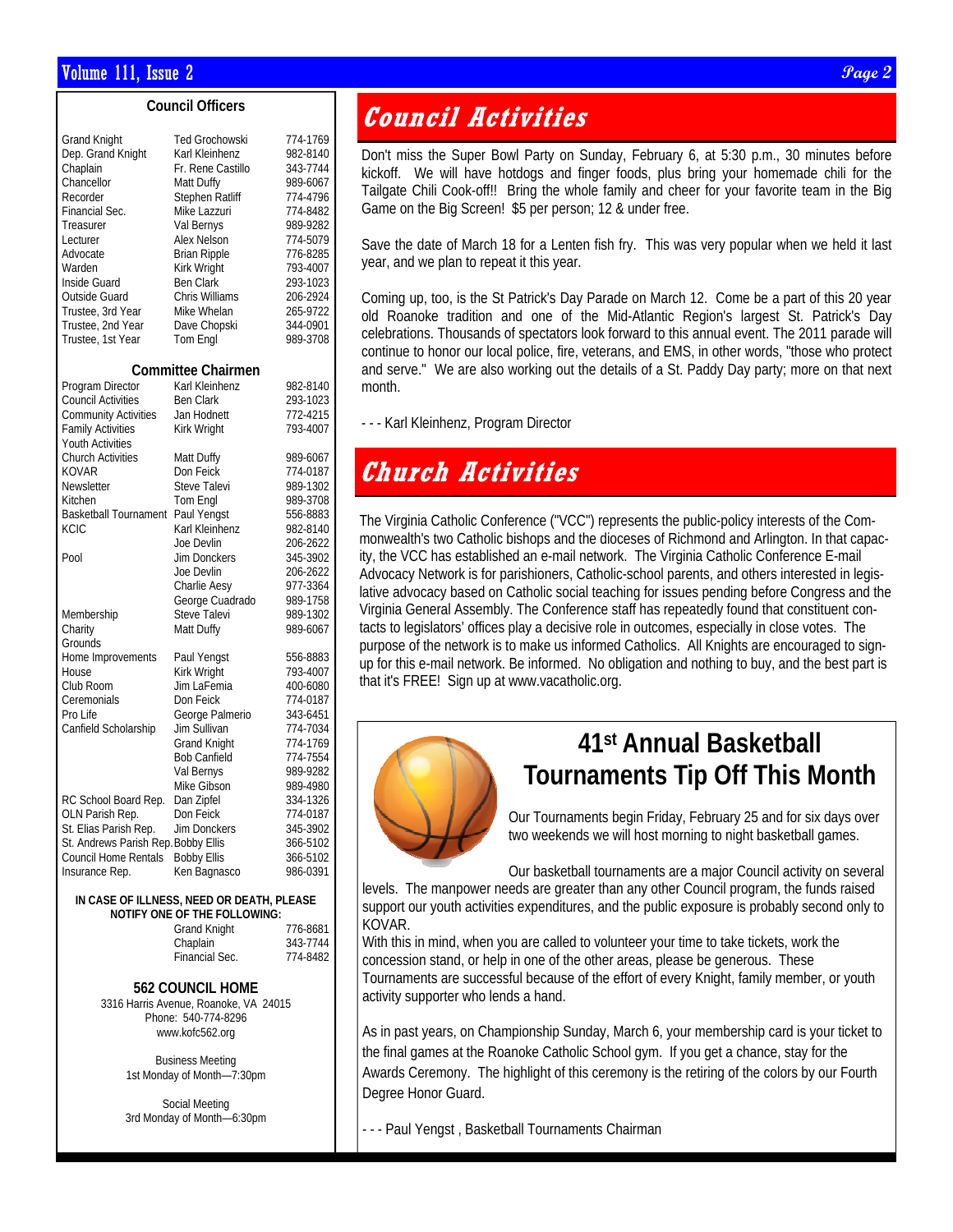### Volume 111, Issue 2  ${\cal P}age$  3  ${\cal P}age$

## **KOVAR KORNER**



#### **ROANOKE COUNCIL'S KOVAR CAMPAIGN GETS OFF TO GREAT START**

Christmas came early this year for KOVAR and Council 562. On December 3rd, KOVAR was awarded a grant of \$500.00 from Wal-Mart as a result of a grant request to Sam's Club. The request was submitted after Council 562 held a KOVAR solicitation weekend earlier this year at the Sam's Club located at Towne Square Blvd. in Roanoke. The team, led by PGK Mike Whelan, was one of five teams from our Council which made it possible for 562 to exceed its goal for 2009-2010.

KOVAR, which next year will celebrate 40 years of raising money for God's Special People who have intellectual disabilities (ID), raises funds primarily by handing out Tootsie Rolls in front of establishments like Sam's Club and receiving donations from the shoppers. Over \$12 Million has been raised to date, and every penny collected has gone to directly benefit those among us who have been diagnosed with ID.

KOVAR uses the funds in two ways. First, grants which currently can be up to \$20,000 are given to other tax exempt entities and local government

## **Fourth Degree News**

On Sunday, February 13, the Roanoke Assembly 1167 will host a regional Color Corps Certification at the Roanoke council home. The certification will be led by District Marshall and be held from 1:00 PM to 4:00 PM. All Sir Knights of the Fourth Degree are invited to attend. Even if you previously attended a Color Corps Certification, you must recertify. Supreme rules require recertification whenever a new District Master is appointed. Swords and service baldrics will be available for your use during the certification if you do not have your own. If you plan to attend the Color Corps Certification, please contact Faithful Navigator Brian Ripple at 776-8285 or via email at ripple562@aol.com.

- - - Brian Ripple, Faithful Navigator

agencies who care for or provide services to citizens with ID. Examples of uses of the grants are helping to purchase wheelchair accessible vans and other vehicles, furnishing group homes with furniture and appliances, purchasing equipment for employers of those with ID, and helping to pay for dental work where insurance and family funds are not available.

 The second way KOVAR funds are used is making funds available for the purchase or construction of group homes for God's Special People. Funds from a pool of approximately \$1,400,000.00, are loaned to qualifying organizations in the form of zero percent, 10 year, mortgages. As mortgages are paid back, the money is lent out again for newer projects. KOVAR is setting a goal of increasing this pool of mortgage funds to \$5,000,000.00 due to the great demand for group homes.

Knights and their families are encouraged to patronize those merchants who assist us in our support of our friends who are intellectually disabled. In addition to Sam's Club, other merchants who have cooperated in recent years are Walmart on Route 220 South, Krogers at Cave Spring Corners, Towers, Hollins and Vinton, as well as K-Mart on Franklin Road.

- - - Don Feick, KOVAR Chairman

## **Program Director's Report**

Brothers, we had a great beginning to the fraternal year! I want to thank everyone who helped out for events in 2010. Among other things, we were able to raise donations for Habitat for Humanity and Virginia Knights of Columbus Charities, Inc. ("VKCCI"). Let's keep that momentum going in 2011! We have a long list of events in the works for the second half of this year – something for everyone! From Lenten fish fries, to an Easter party for the kids and an awards dinner for members; you won't be disappointed! We could really use your help planning and putting on these events.

Before I go, I want to mention two awards that were given at the January business meeting. Knight of the Month went to Brother Kirk Wright for being such a good sport playing Santa at the Brunch with Santa; he truly was a jolly old elf. Honorary Knight of the Year went to Brother Gene Stupin. While Gene is going into semi-retirement from the kitchen crew, his hard work and dedication over the years have given every member an example to follow, not to mention his great skills at cooking. He will still be around and available to help when needed, though.

- - - Karl Kleinhenz, Program Director

## **Protocol**

Some things you learn from reading books, and some things you learn by watching others:

1. All Officers must, and all Committee chairs should, attend all business meetings of the Council. Your attendance is critical to the dissemination of information and successful holding of Council events. If an Officer cannot be present at a Business Meeting, then he must so advise the Grand Knight. If a Chairman cannot be at the meeting, he should advise the Program Director so that proper arrangements can be made for a report at the Business Meeting. In addition, Officers and Chairmen should make it a point, and are expected, to support the Council by attending Council events. If you took the job, you made a commitment; if you cannot follow through on the commitment, then give someone else a chance to serve others.

2. Each member, when addressing the Grand Knight, shall first be recognized by the Grand Knight (or the presiding officer), then after rising out of his chair, salute the Grand Knight by moving his right hand through the air in front of him as if drawing the vertical portion of a crucifix. The Grand Knight will respond by making a similar motion with his right hand as if drawing the horizontal branch of a crucifix.

If we take care of the little things, Gentlemen, the big things will take care of themselves.

- - - Brian Ripple, Advocate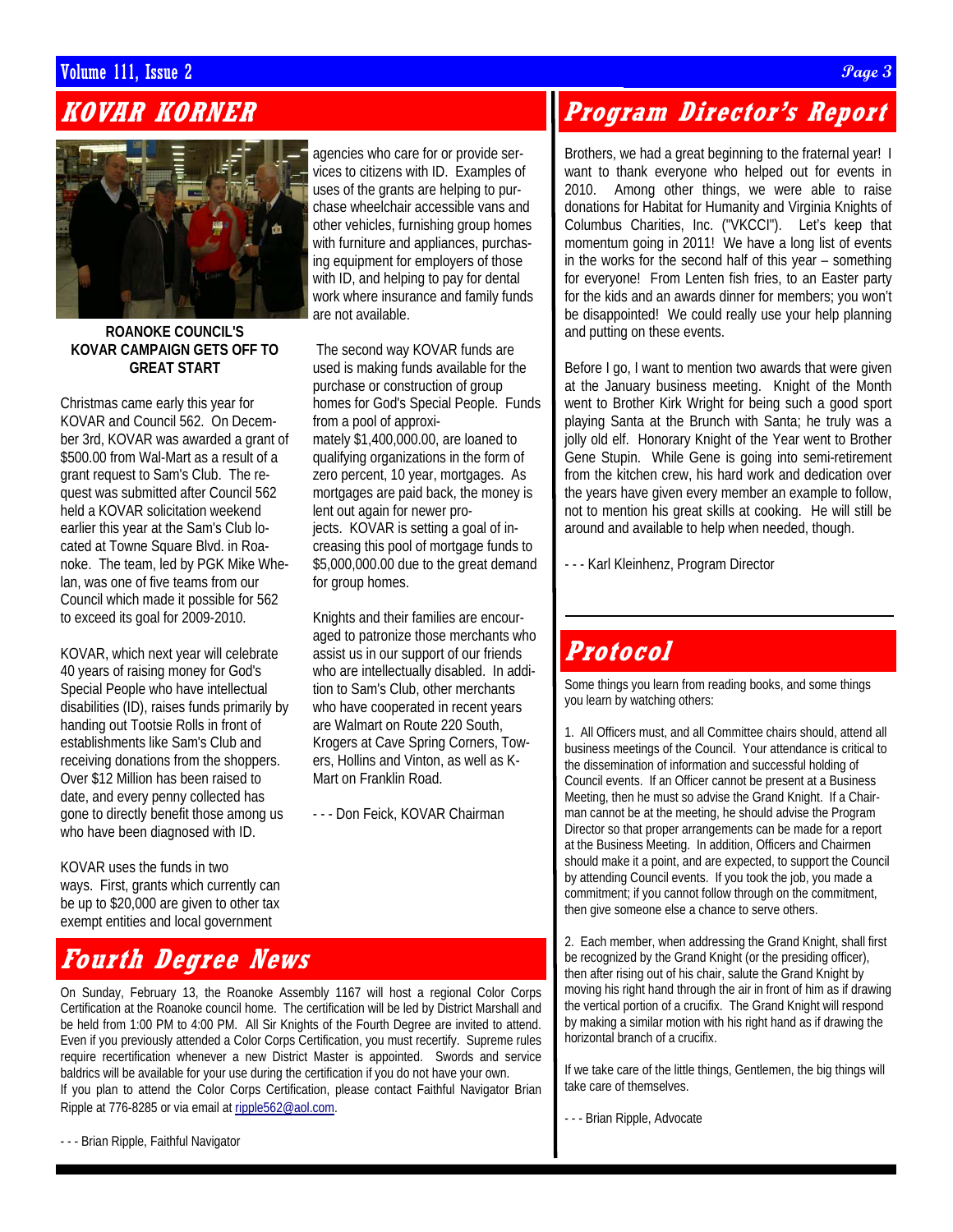

Midget - Little - Junior - Senior Girls Little

# **BASKETBALL TOURNAMENTS**

## **Cheerleading Competition**  $\mathbf{z}$ **The 33rd High School One-on-One Contest**

February 25-27 & March 4-6, 2011 at **ROANOKE CATHOLIC & LUCY ADDISON GYMS** Roanoke, Virginia



www.kofc562.org/hoops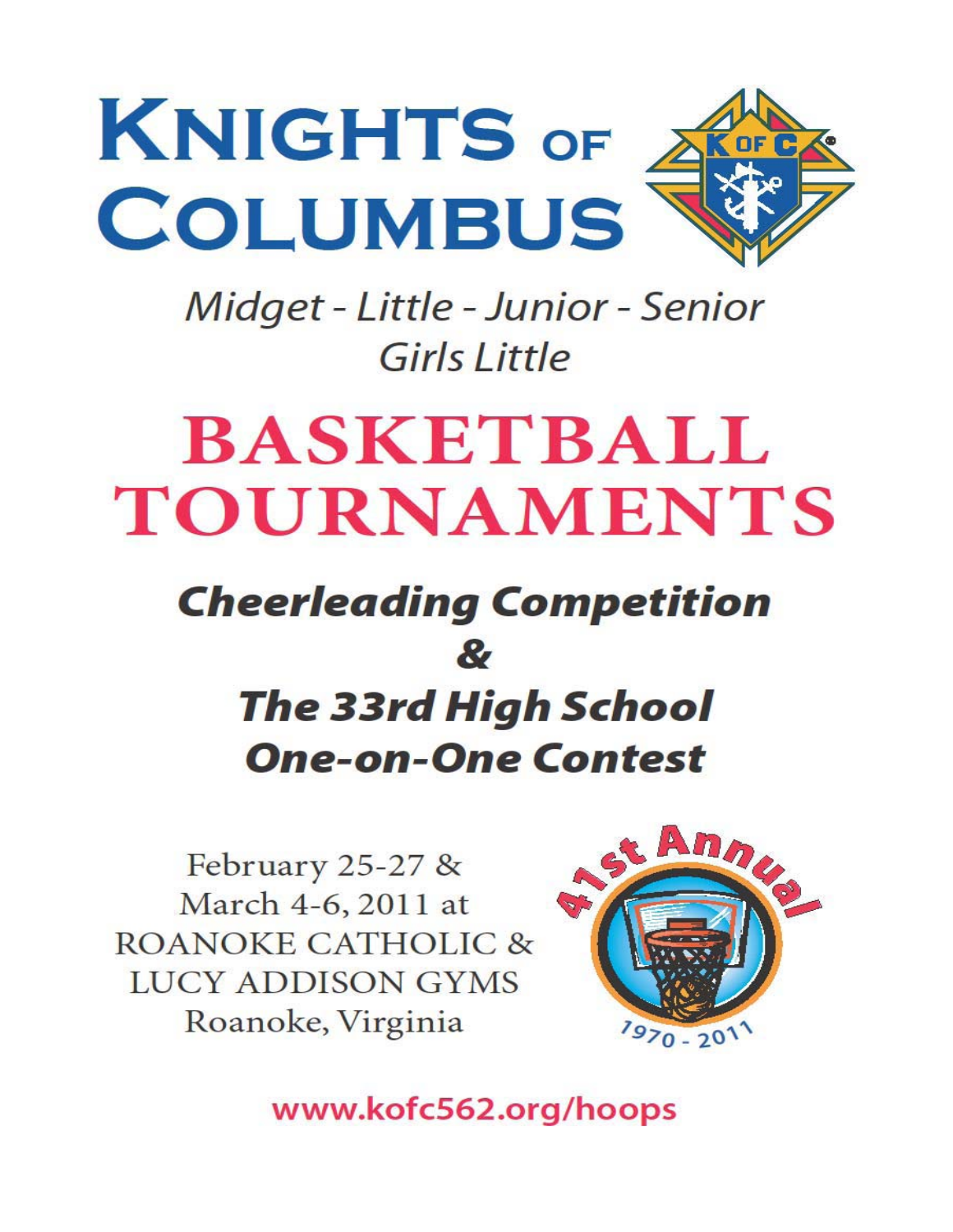

#### **Knights of Columbus** 41st Annual Youth Basketball Tournaments www.kofc562.org/hoops **Advertising Agreement** February 25-27 & March 4-6, 2011



For the 41st year, the Knights of Columbus will host Sandlot Basketball Tournaments for youth ages 9 to 18 and provide them with a positive recreational experience. Over 14,200 youngsters have participated in these tournaments. You and the Knights of Columbus have raised thousands of dollars for use in the Roanoke Valley community to sponsor youth activities. As an advertiser and patron in the tournament program, you will ensure the continued success of these tournaments and provide the fun and enjoyment for 600 youths in March. Your support allows the Knights of Columbus to work with the South City Knights Recreation Club to provide seven sports at no cost to families. <u> I program mandram manamman</u>g n

| □      | <b>Tournament Sponsor</b><br>Logo on 750 souvenir shirts plus<br>Clickable logo on Tournament web page plus<br>A, B and C of Full Page Program Ad | \$500.00 | <b>New for Sponsors:</b><br>Clickable logo<br>οn<br>Tournament<br>web page |
|--------|---------------------------------------------------------------------------------------------------------------------------------------------------|----------|----------------------------------------------------------------------------|
| □      | <b>Full Page Program Ad</b><br>A. Full page program ad<br>B. Five (5) tournament tickets<br>C. Your corporate banner hung in gymnasium            | \$100.00 |                                                                            |
| $\Box$ | <b>Courtesy Full Page Program Ad</b><br>Donation (acknowledged in the program) used to<br>print the 40 year history of our youth program          | \$100.00 |                                                                            |
| □      | One Half (1/2) Page Program Ad                                                                                                                    | \$75.00  |                                                                            |
| □      | One Quarter (1/4) Page Program Ad                                                                                                                 | \$50.00  |                                                                            |
| □      | <b>Business Card Ad</b>                                                                                                                           | \$35.00  |                                                                            |

Mail this form with camera ready ad and check made payable to "Knights of Columbus Youth Tournament", to Knights of Columbus, P. O. Box 2525, Roanoke, VA 24010.

Email this form and ad to ads@kofc562.org. We will bill you for your ad.

or

If you have any questions, please call Bob Canfield (774-7554) or email: ads@kofc562.org

| <b>Advertiser's Firm</b>       |       | Contact:   |  |
|--------------------------------|-------|------------|--|
| Address:                       |       | Telephone: |  |
| City:                          | State | Zip:       |  |
| K of C Contact:                |       | Telephone: |  |
| <b>Total Advertising Cost:</b> |       | Date Paid: |  |

DEADLINE FOR ADS - January 31, 2011!

www.kofc562.org/hoops